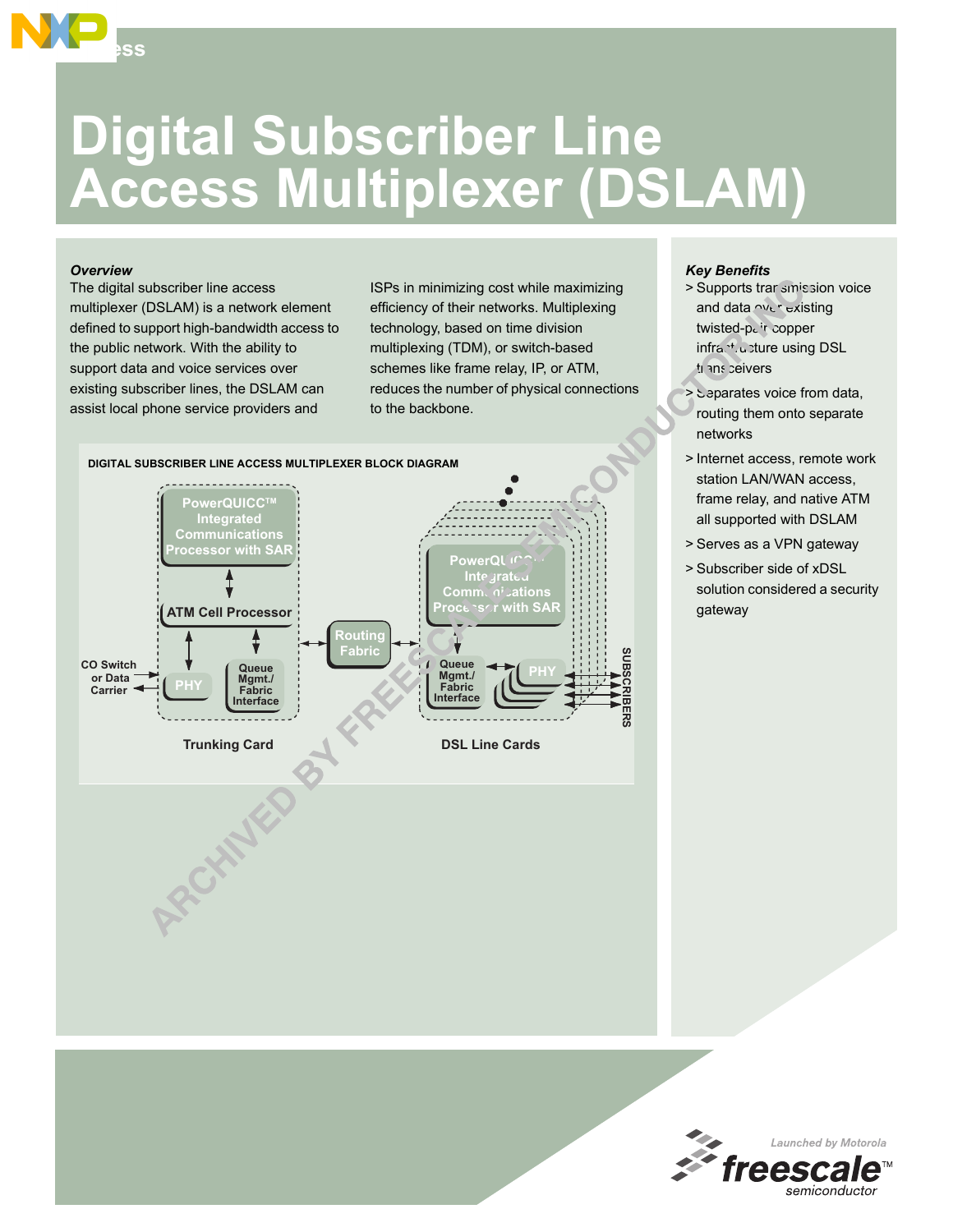# *Freescale Ordering Information*

|                    | n recocare ordering information.                         |                                                                                                                                                                                                                                                                          |                               |
|--------------------|----------------------------------------------------------|--------------------------------------------------------------------------------------------------------------------------------------------------------------------------------------------------------------------------------------------------------------------------|-------------------------------|
| <b>Part Number</b> | <b>Product Name</b>                                      | <b>Product Highlights</b>                                                                                                                                                                                                                                                | <b>Additional Information</b> |
| <b>MPC850</b>      | PowerQUICC Integrated<br><b>Communications Processor</b> | > 80MHz maximum speed<br>> 2K-bytes cache-L1 instructional<br>> 1K-byte cache-L1 data<br>> 8-entry translation look aside buffers                                                                                                                                        | www.freescale.com/netcomm     |
| MPC857T            | PowerQUICC Integrated<br><b>Communications Processor</b> | > 80MHz maximum speed<br>> 4K-bytes cache-L1 Instructional<br>> 4K-bytes cache-L1 data<br>> 59 parallel bits                                                                                                                                                             | www.freescale.com/netcomm     |
| <b>MPC860</b>      | PowerQUICC Integrated<br><b>Communications Processor</b> | > 80MHz maximum speed<br>> 4K-bytes cache-L1 instructional (DE, DT, EN, SR, and T)<br>> 16K-byte cache-L1 instructional (DP and P)<br>> 4K-byte cache-L1 data (DE, DT, EN, SR, and T)<br>> 8K-byte cache-L1 data (DP and P)<br>> 32-entry translation look aside buffers | www.freescale.com/ net.comm   |
| <b>MPC862</b>      | PowerQUICC Integrated<br><b>Communications Processor</b> | > Enhanced ATM functionality<br>> New features available in "enhanced SAR" (ESAR) mount                                                                                                                                                                                  | v ww.freescale.com/netcomm    |

## *Design Challenges*

The combination of interfaces and services present a difficult challenge to DSLAM implementation, especially in light of time-to-market constraints. In the asynchronous traffic mode (ATM)-based DSLAM, the interface between the DSLAM and the network will be an official carrier (OC) level-12 (OC-12), OC-3, or DS3, compliant with the ATM Forum's UNI specification. The DSLAM should support statistical multiplexing, traffic management (TM), cell buffering, cell queuing, priority schemes, and fairness algorithms in accordance with the ATM Forum's TM specification.

Traditional approaches require separate hardware and general purpose CPU is for each interface type and protocol resulting in many individual designs, along with limited reuse of software. In addition, designers face termination of VPN (IPSec) tunnels.

# *Freescale Semiconductor Solution*

Freescale Semiconductor's PowerQUICC™ Integrated Communications Processors feature a unique dual-processor architecture, a core CPU compliant with the PowerPC instruction-set architecture that handles system tasks with a variety of on-board peripherals, and a standard bus

interface. Additionally, they feature a specially designed RISC communications processor with integrated support for multiple protocols to manage serial communications channels. All members of Frauscale Semiconductor's leading PowerQUICC II family of integrated communications processors are  $\epsilon$  and  $\epsilon$  upgraded through download mi :roode packages. These innovative microcode packages provide the  $ide$ .  $mix$  of control and data plane functionality, enabling our customers to re luce time-to-market by focusing on value-added product elements.

This architecture significantly enhances system performance, security and efficiency, saving energy consumption, up to full rate OC-3 VPN (IPSec) support through the use of a MPC185 Security Processor. The MPC185 Security Processor is easily integrated into PowerQUICC II systems via the 60x bus. The MPC185 achieves high performance through 60x bus mastering and immediate access to system memory. By avoiding data transfers across bridges and secondary buses, the MPC185 provides PowerQUICC II system designers with the ultimate security chip set for midrange VPN and DSLAM applications.

The Figure shown on page 1 illustrates the trunking card connecting the DSLAM to the central office ATM switch for data services and to the Public Switched Telephone Network (PSTN) for voice services. The PowerQUICC Integrated Communications Processor handles call setup, tear-down, and card management functions. If the control path requires a low-bit-rate segmentation and reassembly (SAR) function to support CO-to-DSLAM signaling or intra-DSLAM communications, several PowerQUICC family members integrate this important function to offer cost-effective, and highly integrated solutions.

> The DSL line card provides the subscriber interface to the DSLAM. Its anatomy is very similar to the trunking card, providing many of the same features, so the PowerQUICC II family is also an ideal solution. For applications requiring less than full rate, full duplex OC-3 performance, PowerQUICC with multi-service platform (MSP) microcode allows most ATM switching functionality inside the device, significantly lowering design cost.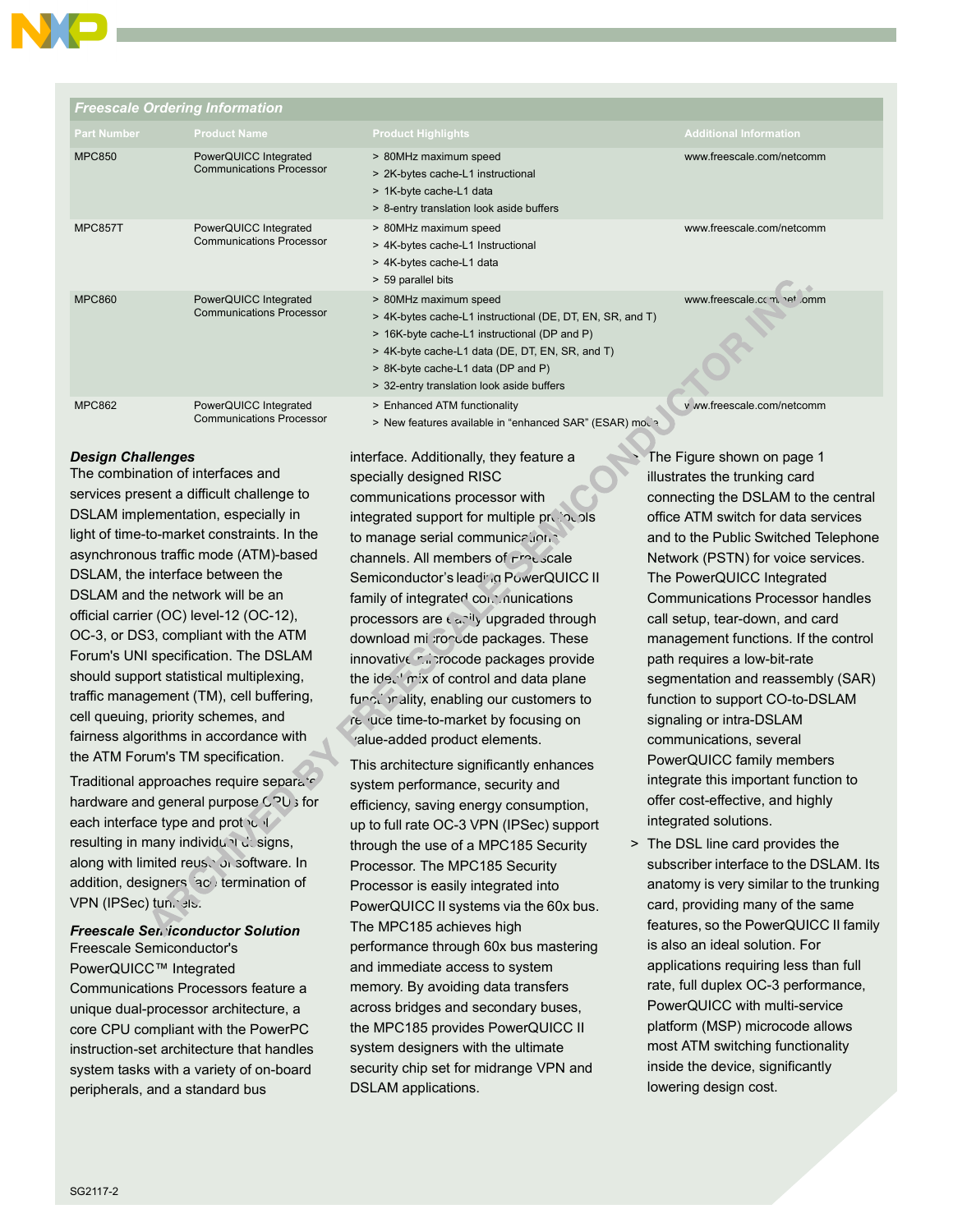

| <b>Development Tools</b>                                                                                                                                 |                     |                                                                                                                                          |                    |                                                                                                                                               |
|----------------------------------------------------------------------------------------------------------------------------------------------------------|---------------------|------------------------------------------------------------------------------------------------------------------------------------------|--------------------|-----------------------------------------------------------------------------------------------------------------------------------------------|
| <b>Tool Type</b>                                                                                                                                         | <b>Product Name</b> | Vendor                                                                                                                                   | <b>Description</b> |                                                                                                                                               |
| Hardware                                                                                                                                                 | MPC8XXFADSMB        | Freescale Semiconductor                                                                                                                  |                    | For MPC8xx Family Application Development System Motherboard                                                                                  |
| Development                                                                                                                                              | MPC8260ADS-P        | Freescale Semiconductor                                                                                                                  |                    | MPC8260 Application Development System                                                                                                        |
| <b>PowerQUICC Integrated</b><br><b>Communications Processors</b><br>> MPC850 family, including the<br>MPC850SR<br>> MPC857T with enhanced ATM<br>support |                     | > MPC860 family, including the<br>MPC860SAR<br>> MPC862 with enhanced ATM support<br>> MPC8255, MPC8260, MPC8264,<br>MPC8265 and MPC8266 |                    | > PowerQUICC and PowerQUICC II<br>microcodes packages provide<br>enhanced forwarding plane features<br>MPC180/184/185 Security<br>Processors. |
|                                                                                                                                                          |                     | PowerQUICC II next-generation<br>family                                                                                                  |                    |                                                                                                                                               |
| <b>Related Documentation</b>                                                                                                                             |                     |                                                                                                                                          |                    |                                                                                                                                               |
| <b>Document Numbere</b>                                                                                                                                  |                     | <b>Description</b>                                                                                                                       |                    |                                                                                                                                               |
| SG1007                                                                                                                                                   |                     | Network and Communications Processors Product Selector Guide                                                                             |                    |                                                                                                                                               |
|                                                                                                                                                          | ASCHAMED BY         | FREEGORIES SEMICOR                                                                                                                       |                    |                                                                                                                                               |